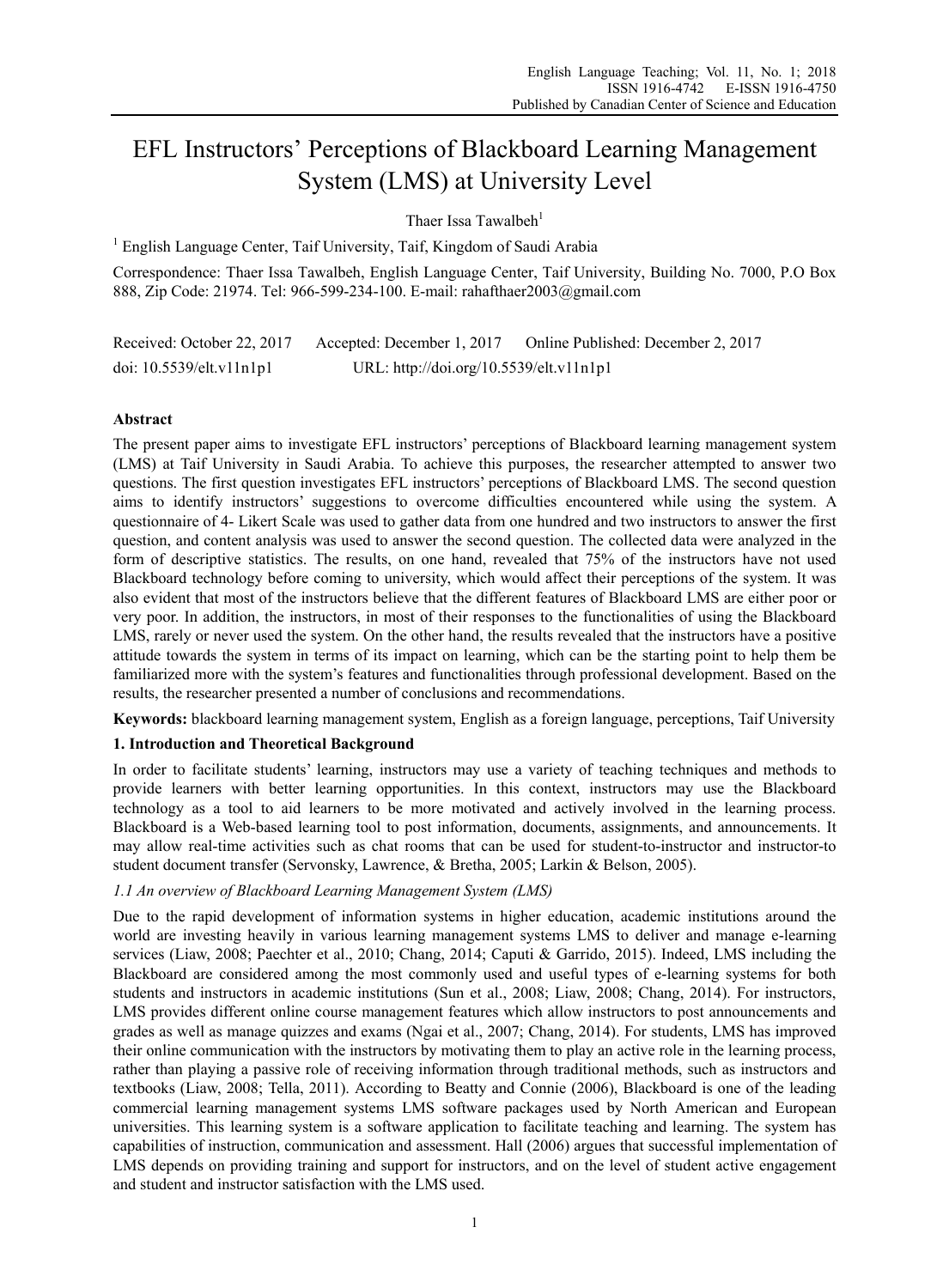## *1.2 Challenges, Advantages and Disadvantages of Blackboard*

Servonsky, Lawrence and Bretha (2005) pointed out some challenges using the Blackboard. They stated that preparing an online course requires more planning and more preparation time for instructional materials. It takes much more time to prepare a lecture using Blackboard than it does for the traditional face-to-face teaching experience. In addition, content must be reviewed and updated constantly as technology changes. This includes downloading or reviewing documents, making changes, and referencing and reposting the documents. Meanwhile, the advantages and disadvantages of e-learning have been discussed in many articles. Bouhnik and Marcus (2006) stated that e-learning has four advantages: a) freedom to decide when each online lesson will be learned. b) lack of dependence on the time constraints of the lecturer. c) freedom to express thoughts, and ask questions, without limitations. d) the accessibility to the course's online materials at students' own election. Furthermore, Capper (2001) stated the following benefits: a) any time: a participant can access the learning program at any time that is convenient. b) any place: the participants do not have to meet. c) asynchronous interaction: interactions can be more succinct and discussion can stay more on-track. d) group collaboration: electronic messaging creates new opportunities for groups to work together by creating shared electronic conversations and discussions. e) new educational approaches: many new options and learning strategies become economically feasible through online courses. Online courses can also provide unique opportunities for teachers and learners to share innovations in their own work with the immediate support of electronic groups. Meanwhile, Bouhnik and Marcus (2006) stated that students' e-learning dissatisfaction was based the following disadvantages: a) lack of a firm framework to encourage students to learn. b) a high level of self-discipline or self-direct is required. c) absence of a learning atmosphere in e-learning systems. d) the distance-learning format minimizes the level of contact, as well as the level of discussion, among students. In other words, e-learning lacks interpersonal and direct interaction among students and teachers. e) the learning process is less efficient. When compared to the face-to-face learning format, e-learning requires students to dedicate more time to learn the subject matter.

### *1.3 Problem Statement and Objective*

Based on the researcher's professional contact with EFL instructors, it has been noticed that they have certain concerns and sometimes complaints in dealing with the use of technology in the classroom in general and with the Blackboard LMS in specific. Many instructors have difficulties with the Blackboard system and its features and functionalities. Others have concerns related to the impact of the Blackboard LMS on learning. They need to be aware of characteristics of the system so that they can use it effectively. The researcher believes that it is worthwhile to investigate the instructors' perceptions to be better able to enhance students' learning using the Blackboard technology.

#### *1*.4 *Research Questions*

This paper attempts to answer the following questions:

What are the EFL instructors' perceptions of the Blackboard LMS at Taif University?

This question includes the following sub questions directed to the instructors in the questionnaire:

a. What is your previous experience with the Blackboard LMS: Have you used Blackboard before coming to University?

- b. What is your evaluation of Blackboard LMS across different features?
- c. What is the frequency of use of functionalities in Blackboard LMS?
- d. What is the Blackboard LMS impact on learning?

2- What difficulties do the instructors encounter while dealing with the Blackboard LMS and their suggestions to overcome these difficulties?

#### *1.5 Significance of the Study*

The results of this paper will be important to:

- EFL instructors to utilize the suggestions presented to overcome potential difficulties while using Blackboard LMS.

- The Quality Assurance and Professional Development Unit to consider the challenges instructors encounter while using the Blackboard technology in their plans of instructors' professional development.

- EFL practitioners to consider conclusions and recommendations based on the results of the study to conduct further research.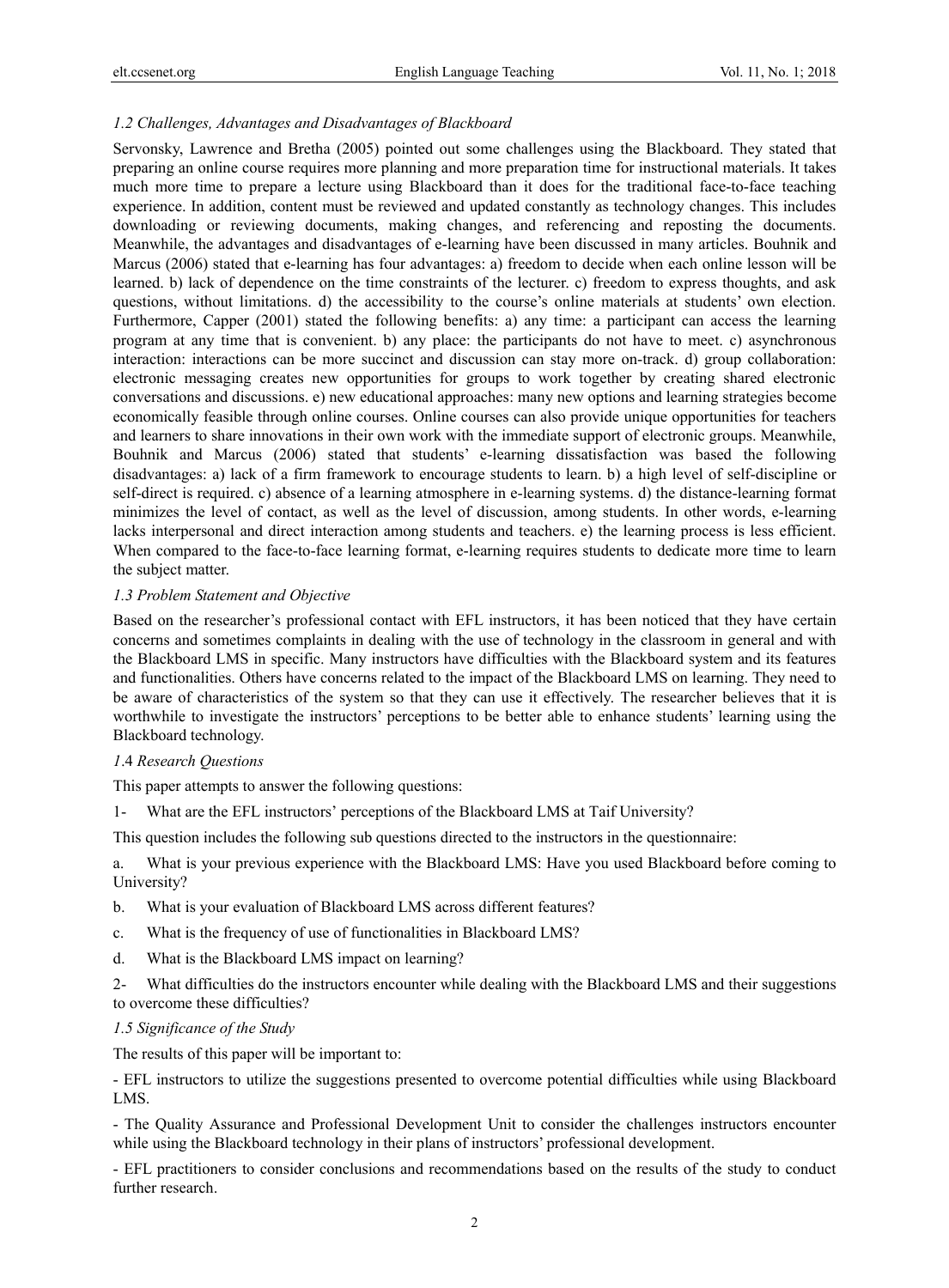## *1*.6 *Definition of Terms*

The following term will have the associated meaning whenever it appears in this paper:

- Blackboard Learning Management System: an e-learning system that includes a set of features and functionalities that helps teachers and students to communicate effectively in an academic setting and enhance students' learning opportunities.

## **2. Review of Related Studies**

Many studies have provided evidence that using Blackboard LMS have a direct impact on students' learning (Servonsky et al., 2005; Liaw, 2008). Servonsky et al. (2005) found that the Blackboard platform allows for synchronous, real-time activities such as chat rooms, and asynchronous, delayed, activities such as discussion boards and digital drop boxes that can be used for student-to-instructor and instructor-to-student document transfer. Liaw (2008) investigated learners' satisfaction, behavioral intention and the effectiveness of Blackboard e-learning system. The results revealed that perceived self-efficacy is a critical factor that influences learners' satisfaction with the Blackboard e- learning system. Perceived usefulness and perceived satisfaction both contribute to the learners' behavioral intention to use the e-learning system. Furthermore, e-learning effectiveness can be influenced by multimedia instruction, interactive learning activities, and e- learning system quality.

Within LMS context, other studies were conducted to investigate the perceived usefulness (pu) of Blackboard LMS (Limayem & Cheung, 2008; Lee, 2010; Roca et al., 2006; Sørebø & Sørebø, 2009). Limayem and Cheung (2008) have found that pu significantly influences satisfaction and continuance intention to use the Blackboard system among first-year business students in one university. Similar results have been obtained from Lee (2010), who has found that pu influences satisfaction and continuance intention among students who are offered e-learning services in the continuing education program of National Pingtung University in Taiwan. Roca *et al.* (2006) have found that pu is one of the determinants of user satisfaction toward e-Learning services in different international agencies of the United Nations. Sørebø and Sørebø (2009) have found that pu significantly influences satisfaction among university teachers who have utilized e-learning technology in connection with on-site courses in Norway. In this study, they hypothesized that the more useful the Blackboard system is, the more university instructors will be satisfied and also inclined to continue using it.

Two studies were conducted to examine students' satisfaction with the Blackboard LMS and the factors that predict their levels of satisfaction (Tella, 2012; Mouakket & Anissa, 2015). Tella (2012) found that all the system-related factors focused upon in the study, i.e. net benefits, self-regulated learning, content quality, teaching/learning quality, system quality, and service quality, correlated with users' satisfaction with the Blackboard system and the factors jointly predicted 54% of variations in the students' satisfaction. Based on these findings, it was recommended that the university needs to improve the support services provided for users of the system. The Blackboard support staff should always consider making themselves available for assistance bearing in mind that the system is all about technology which can develop technical faults at any time. Mouakket and Anissa (2015) investigated the factors affecting Blackboard usage by university instructors to understand their continuance intention to use the Blackboard system as a popular LMS. The study revealed that pu affected satisfaction of the Blackboard system. Both pu and satisfaction affected instructors' continuance intentions to use the Blackboard system. User-interface design affected both pu and satisfaction. Technical support influenced pu. Training influenced pu, but it had no influence on satisfaction. Computer self-efficacy had no influence on pu.

Servonsky et al. (2005) in their study on the impact of Blackboard LMS on students' learning found that there are challenges of using this system. While the overall acceptance of the curriculum using this platform has been excellent, distance education utilizing web-based technologies presents a unique opportunity for continuity of content between different sessions of the same course, preparing an online course for distance education requires more precise planning and more preparation time for instructional materials. It takes much more time to prepare a lecture for a distance education class than it does to prepare a lecture for the traditional face-to-face teaching experience. In addition, real-time interfacing by typing is much slower than verbal communication.

#### **3. Method**

In this section, the researcher describes the methodology followed to collect and analyzes data. It shows how population and sample of the study were identified, how validity and reliability of the study instrument was checked, procedures followed to conduct the study, and statistical analysis used to analyze the data.

#### *3.1 Population and Sample Selection*

The study population comprised two hundred instructors teaching English in the preparatory year at Taif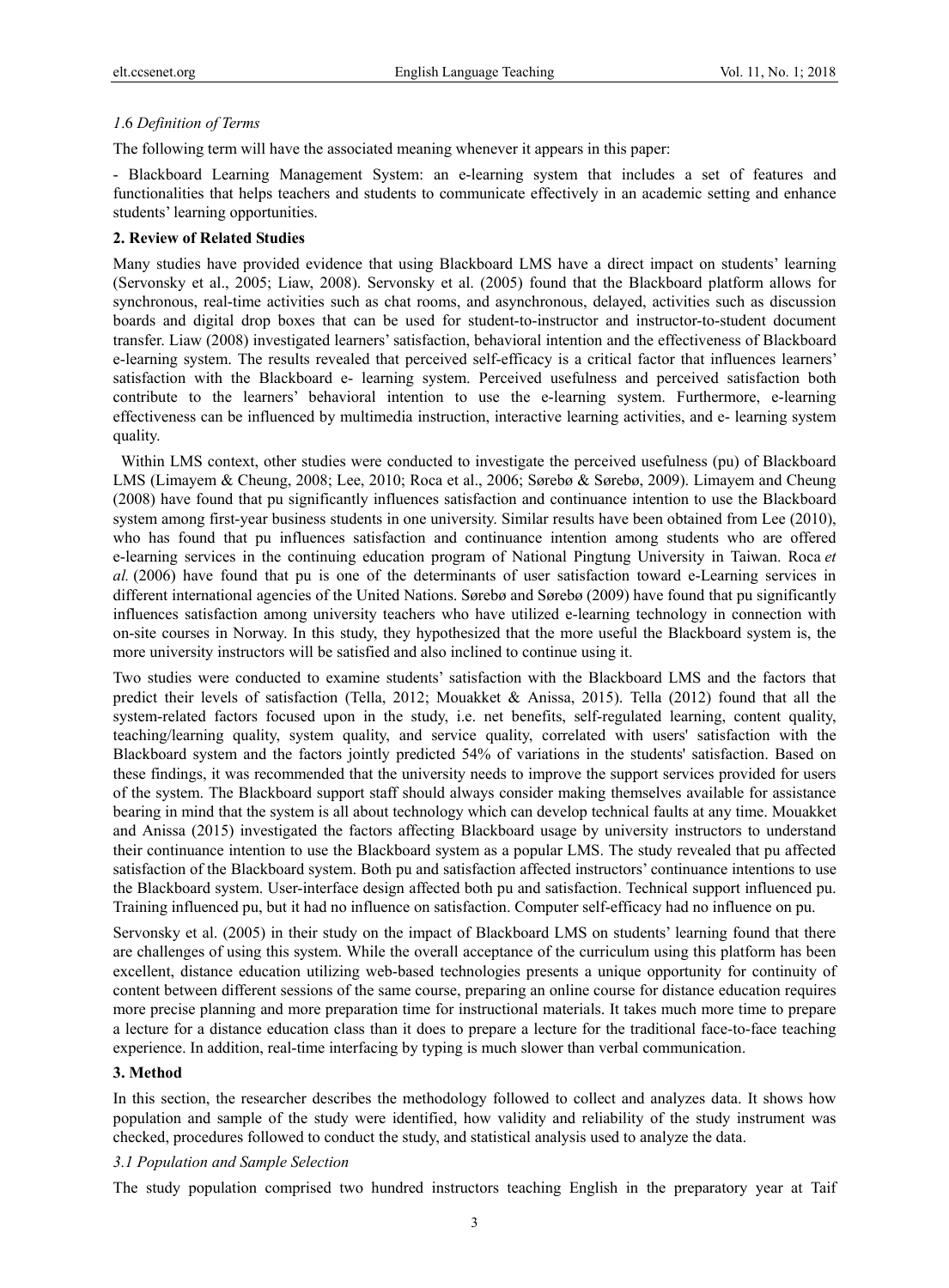University in the second semester of the academic year 2016-2017. One hundred and two instructors responded to the questionnaire. This represents 51 % of the whole population.

## *3.2 Study Instrument*

The researcher adopted the questionnaire used by Carvalho, Nelson and Joaquim (2011) in their study to evaluate students' perceptions of blackboard. A 4- Likert scale was used to investigate the EFL instructors' perceptions of Blackboard technology at Taif University (Appendix A).

## *3.3 Instrument Validity and Reliability*

It can be argued that the instrument is valid since it has been developed and used by specialists in this field. However, six EFL specialists were kindly requested to check if the items were appropriate and relevant to the domains and context. In addition, in order to check the instrument reliability, the checklist was distributed to 20 EFL instructors. They were asked to respond to the questionnaire. It was then distributed to them again after two weeks. The results were analyzed and the correlation coefficient (Pearson) between the previous and post time was 0.89.The Cronbach alpha reliability for the checklist was .87.

## *3.4 Study Procedures*

The researcher formally requested the approval of the preparatory year dean to conduct the study and distribute the questionnaire to the EFL instructors. The instrument was checked for validity and reliability. Having the consent of the participants, the questionnaire was distributed and collected after being filled in. The researcher processed the results using the appropriate statistical methods to get the findings. Based on the findings, relevant conclusions and recommendations were drawn.

## *3.5 Statistical Analysis*

Descriptive statistical analysis was used to answer the first question which aimed to investigate the EFL instructors' perceptions of Blackboard as a LMS. Content analysis was used to answer the second question which aimed to identify the instructors' suggestions to overcome difficulties they may encounter with the Blackboard LMS.

### **4. Results and Discussion**

To answer the first question related to the instructors' perceptions of the Blackboard LMS, the results of the first sub question addressing the instructors' previous experience with the Blackboard shows that 75% of the instructors have not used Blackboard before coming to university. Only 25% of them used it in professional training, in another university, or in a secondary school. This result would affect the instructors' perceptions specified in the other sub questions as clarified below.

To answer the second sub question related to the instructors' evaluation of Blackboard across different features, Table 1 shows frequencies and percentages of the instructors' evaluations of the Blackboard LMS across different features.

| No.            | <b>Item</b>                       | Frequency |              |    | Percentage |     |             |      |      |
|----------------|-----------------------------------|-----------|--------------|----|------------|-----|-------------|------|------|
|                |                                   |           | $\mathbf{2}$ | 3  | 4          |     | $\mathbf 2$ | 3    | 4    |
|                | Time required to learn the system | 6         | 13           | 55 | 28         | 5.9 | 12.7        | 53.9 | 27.5 |
| 2              | Ease in logging in                | 2         | 13           | 33 | 54         | 2.0 | 12.7        | 32.4 | 52.9 |
| 3              | Visual appearance                 | 4         | 11           | 50 | 37         | 3.9 | 10.8        | 49.0 | 36.3 |
| $\overline{4}$ | Ease of access to materials       | 3         | 16           | 44 | 39         | 2.9 | 15.7        | 43.1 | 28.2 |
| 5              | Organization of materials         | 3         | 19           | 52 | 28         | 2.9 | 18.6        | 15.0 | 27.5 |
| 6              | Search tool                       | 4         | 18           | 55 | 25         | 3.9 | 17.6        | 53.9 | 24.5 |
| 7              | Internal help tool                | 3         | 21           | 53 | 25         | 2.9 | 20.6        | 52.0 | 24.5 |
| 8              | Ease in assignment upload         | 6         | 15           | 40 | 41         | 5.9 | 14.7        | 39.2 | 40.2 |
| 9              | Participation in forums           | 8         | 21           | 54 | 19         | 7.8 | 20.6        | 52.9 | 18.6 |

Table 1. Frequencies and percentages of the instructors' evaluations of Blackboard LMS across different features

Key:  $1 = \text{very good}; 2 = \text{good}; 3 = \text{poor}; 4 = \text{very poor}.$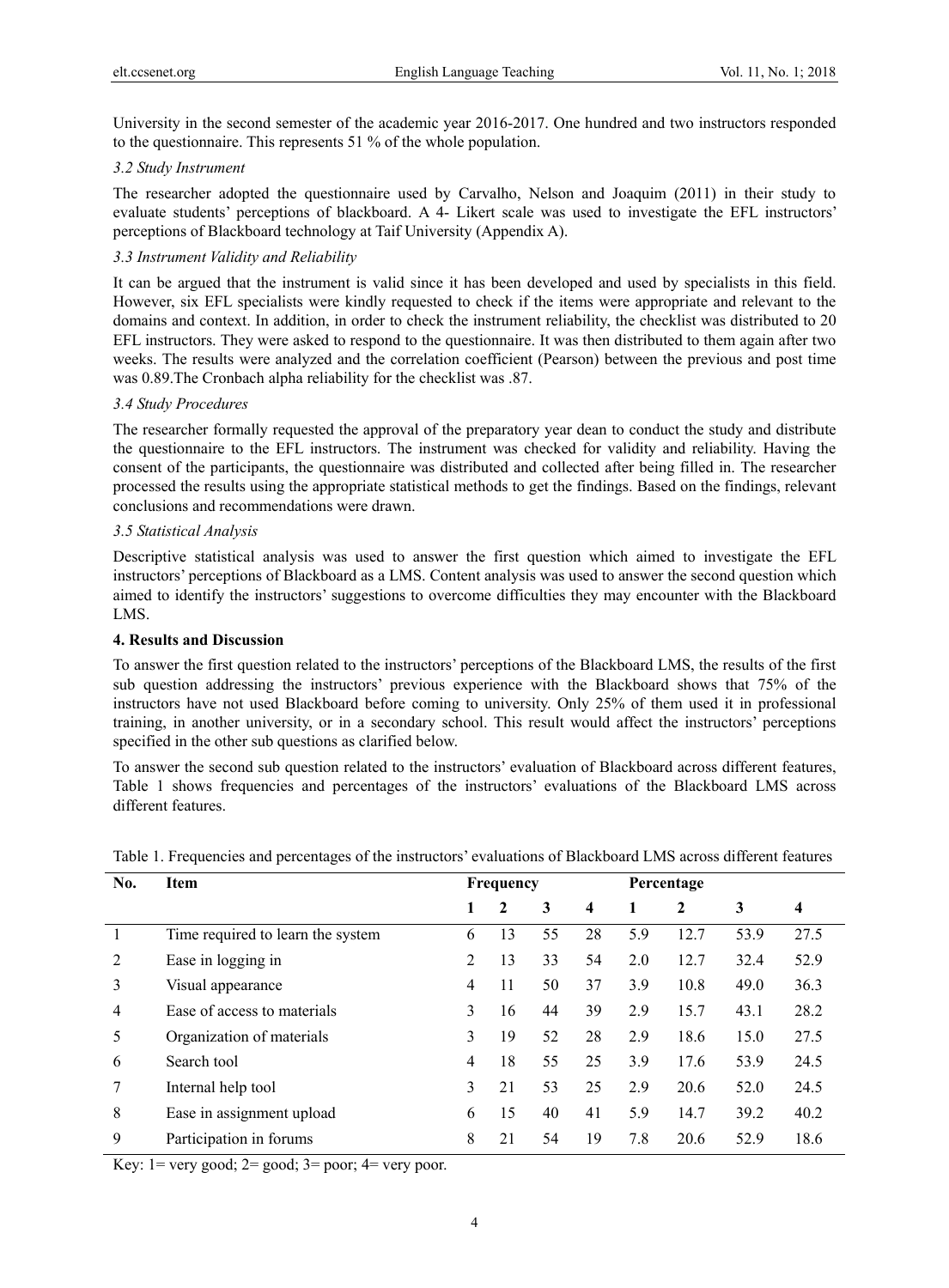It is evident from the frequencies and percentages in the table above that most of the instructors believe that the different features of Blackboard LMS are either poor or very poor. This could be explained on the ground that 75% of the instructors have no previous experience with the Blackboard LMS as they have not used it before coming to university. Only 25% of the instructors used the Blackboard in their professional training, at university or school before. This unfamiliarity with the system could lead to their poor evaluation of the features they responded to. Another reason might be due to the fact that they have not received enough training that could help them deal easily with the different features of the Blackboard LMS. In addition, this system has been introduced recently at university.

To discuss the second sub question related to the instructors' frequency of use of functionalities in Blackboard LMS, tables 2 shows frequency and percentage of the instructors' use of functionalities in Blackboard LMS.

| No. | <b>Item</b>                                           | Frequency      |    |    | Percentage              |      |              |      |      |
|-----|-------------------------------------------------------|----------------|----|----|-------------------------|------|--------------|------|------|
|     |                                                       | 1              | 2  | 3  | $\overline{\mathbf{4}}$ | 1    | $\mathbf{2}$ | 3    | 4    |
| 1   | Upload course materials (texts, activities, handouts) | 3              | 8  | 50 | 41                      | 2.9  | 7.8          | 49.0 | 40.2 |
| 2   | Upload course announcements                           | 7              | 16 | 30 | 49                      | 6.9  | 15.7         | 29.4 | 48.0 |
| 3   | Enter course grades                                   | 24             | 16 | 44 | 18                      | 23.5 | 15.7         | 43.1 | 17.6 |
| 4   | Upload the course syllabus and schedule               | 14             | 22 | 34 | 32                      | 13.7 | 21.6         | 33.3 | 31.4 |
| 5   | Send assignments                                      | 7              | 21 | 35 | 39                      | 6.9  | 20.6         | 34.3 | 28.2 |
| 6   | Check students' responses                             | 9              | 21 | 36 | 36                      | 8.8  | 20.6         | 35.3 | 35.3 |
| 7   | Give quiz tests                                       | 10             | 21 | 38 | 33                      | 9.8  | 20.6         | 37.3 | 32.4 |
| 8   | Send emails to students                               | 25             | 25 | 28 | 24                      | 24.5 | 24.5         | 27.5 | 23.5 |
| 9   | Upload course surveys                                 | 6              | 12 | 39 | 45                      | 5.9  | 11.8         | 38.2 | 44.1 |
| 10  | Arrange an online appointment with students           | 8              | 16 | 36 | 42                      | 7.8  | 15.6         | 35.2 | 41.1 |
| 11  | Participate in forum discussions                      | $\overline{4}$ | 8  | 32 | 58                      | 3.9  | 7.8          | 31.3 | 56.8 |
| 12  | Participate in course chat room or virtual classroom  | 2              | 9  | 25 | 66                      | 1.9  | 8.8          | 24.5 | 64.7 |

|  |  |  | Table 2. Frequency and percentage of the instructors' use of functionalities in Blackboard LMS |
|--|--|--|------------------------------------------------------------------------------------------------|
|--|--|--|------------------------------------------------------------------------------------------------|

Key:  $1 = \text{very often}; 2 = \text{sometimes}; 3 = \text{rarely}; 4 = \text{never}.$ 

It is clear from the frequencies and percentages in the table above that instructors, in most of their responses to the functionalities of using the Blackboard LMS, rarely or never used the system. However, they sometimes used functionalities number 3, 4 and 8 related to entering course grades, uploading course syllabus and schedule, and sending emails to students. These results support the previous results of most of the instructors had no previous experience with the Blackboard technology, did not receive enough training, and the fact that the system has been introduced recently as a learning management system. In addition, this result might be explained on the ground that using the Blackboard as a learning management system is not part of the instructors' performance assessment as they have not been formally requested to use it as part of their teaching process.

As for the third sub question related to the instructors' views of the impact of the Blackboard LMS on learning, Table 3 shows the frequencies and percentages of the instructors' level of agreement on the statements below:

| No. | <b>Item</b>                           | Frequency |    | Percentage |                  |      |      |      |      |
|-----|---------------------------------------|-----------|----|------------|------------------|------|------|------|------|
|     |                                       |           |    | 3          | $\boldsymbol{4}$ |      |      |      |      |
|     | helps me find the information I need  |           |    | 25         | $\mathcal{D}$    | 21.6 | 52.0 | 24.5 | 20   |
|     | has a positive impact on my teaching  | 40        | 51 | -9         | 2                | 39.2 | 50.0 | 8.8  | 2.0  |
|     | is enough to pass the course          |           | 44 | 32         | 13               | 12.7 | 314  | 43.1 | 12.7 |
| 4   | helps me keep up with the course work | 37        | 47 | 14         | $\overline{4}$   | 363  | 46.1 | 13.7 | 39   |

Table 3. Frequency and percentage of the instructors' views of the Blackboard learning impact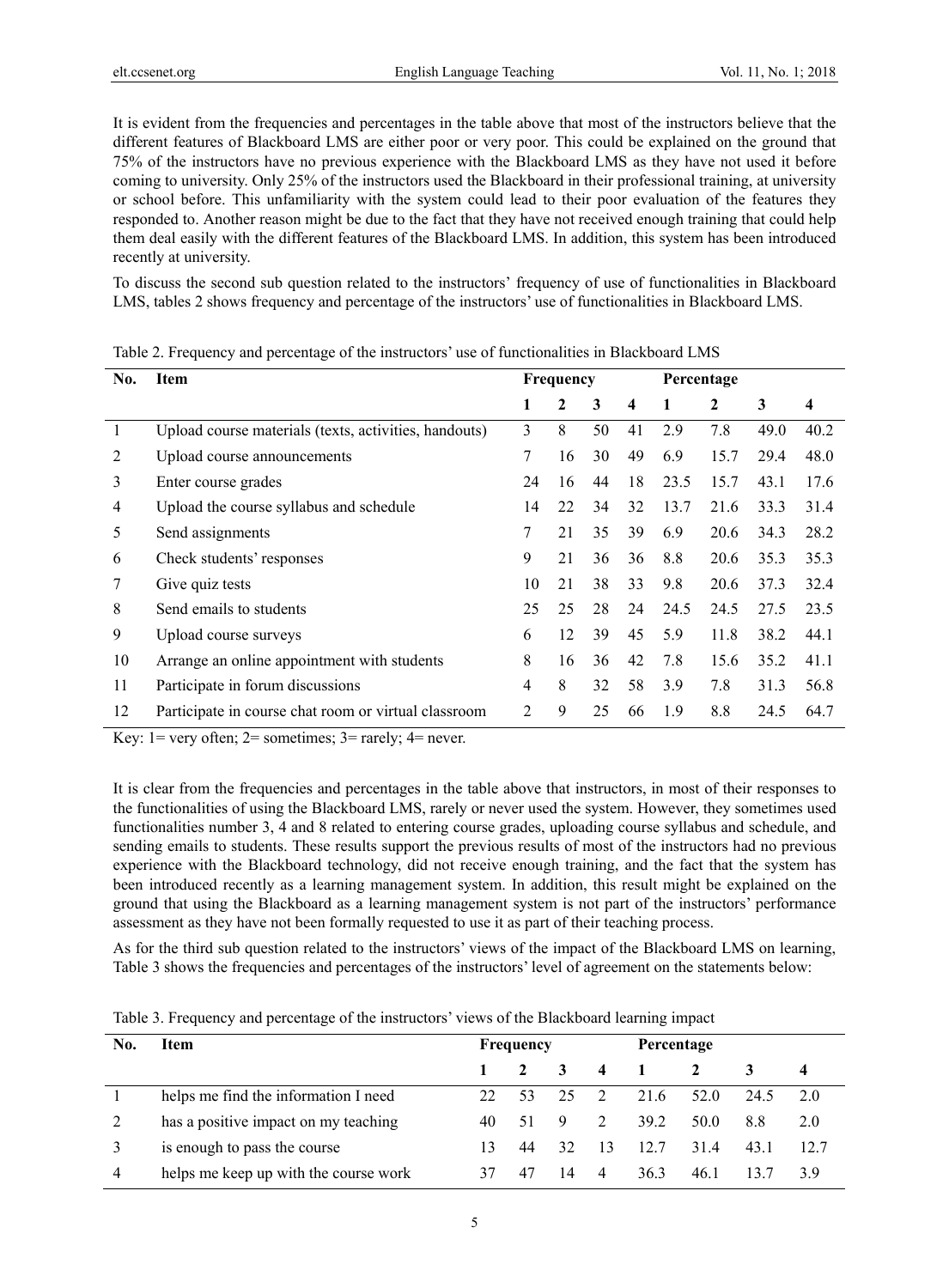| helps me organize my teaching         | 36 | 54   | $\overline{q}$ | $\mathcal{R}$  | 35.3 | 52.9 | 88   | 29  |
|---------------------------------------|----|------|----------------|----------------|------|------|------|-----|
| serves to download class Power Points |    | -50. | 13             | $\overline{4}$ | 34.3 | 49 O |      | 39  |
| helps with group work                 |    | 47   | - 18           | $\sim$ 6       | 30.4 | 46.1 | 17.6 | -59 |
| helps to communicate with students    |    | 47   | - 8            | $\overline{4}$ | 42.2 | 46 1 |      |     |

Key:  $1 =$  strongly agree;  $2 =$  agree;  $3 =$  disagree;  $4 =$  strongly disagree.

It is clear from the table above that the instructors have a positive attitude towards the Blackboard LMS in terms of its impact on learning. The majority believe that it can assist them in the learning process, which can be claimed as the positive image of the whole picture. It is true that the majority have little experience in using the system's features and functionalities. Meanwhile, having this positive attitude can be the starting point to help instructors become familiarized with using the system as a learning tool.

As for the second question regarding the difficulties instructors encounter while using the Blackboard and their suggestions to overcome the difficulties, their responses focused mainly on technical issues such as: logging onto the system; opening files; uploading the targeted materials; uploading assignments; the system taking up a lot of their time; not knowing how to use the system properly as they are not used to it; instructors not registered in the system, and internet access challenges. Other difficulties relevant to students include: a) students who don't know how to use the system properly; b) students who have internet access difficulties; and c) some others have mobiles that do not have the required application to download Blackboard and use it as a learning tool. The instructors suggested that they need enough professional development sessions to be familiarized more with the system features and functionalities, and exchange views of the challenges they encounter and possible ways to overcome them. They also suggested that students need training sessions to familiarize them more with system features and functionalities. Others suggested that using the system should be part of students' performance assessment to motivate them to utilize the Blackboard in their learning.

#### **5. Conclusions and Recommendations**

The present paper aimed to investigate EFL instructors' perceptions of Blackboard LMS at Taif University, and provide suggestions to overcome potential difficulties instructors encounter while using the system. The results, on one side, revealed that 75% of the instructors have not used Blackboard before coming to university, which would affect their perceptions of the system. It was also evident that most of the instructors were unfamiliar with the features and functionalities of Blackboard. This could be due to the fact that they have not received enough training that could help them deal easily with the different features and functionalities of the system. On the other hand, the results revealed that the majority of the instructors believe that Blackboard has an obvious impact on learning, which can be the starting point to help them be familiarized more with the system's features and functionalities through professional development. Based on these conclusions, the Quality Assurance and Development Unit in the English Language Center was recommended to consider the results of this paper in their plans of teachers' professional development. It may conduct sessions where the various features and functionalities are made clearer in practice to teachers, and where challenges are discussed and possible solutions are exchanged.

#### **Acknowledgments**

The researcher would like to acknowledge the contribution of the instructors who participated in the questionnaire validity and reliability. Many thanks also go to the instructors who responded to the questionnaire.

#### **References**

- Beatty, B., & Connie U. (2006). Faculty perspectives on moving from Blackboard to the Moodle learning management system. *TechTrends, 50*(4), 36-45. https://doi.org/10.1007/s11528-006-0036-y
- Bouhnik, D., & Marcus, T. (2006). Interaction in distance-learning courses. *Journal of the American Society Information Science and Technology, 57*(3), 299-305. https://doi.org/10.1002/asi.20277
- Capper, J. (2001). E-learning growth and promise for the developing world. *Tech Know Logia*, http://www.techknowlogia. org. Retrieved July 20, 2007
- Caputi, V., & Garrido, A. (2015). Student-oriented planning of e-learning contents for Moodle. *Journal of Network and Computer Applications, 53*, 115-127. https://doi.org/10.1016/j.jnca.2015.04.001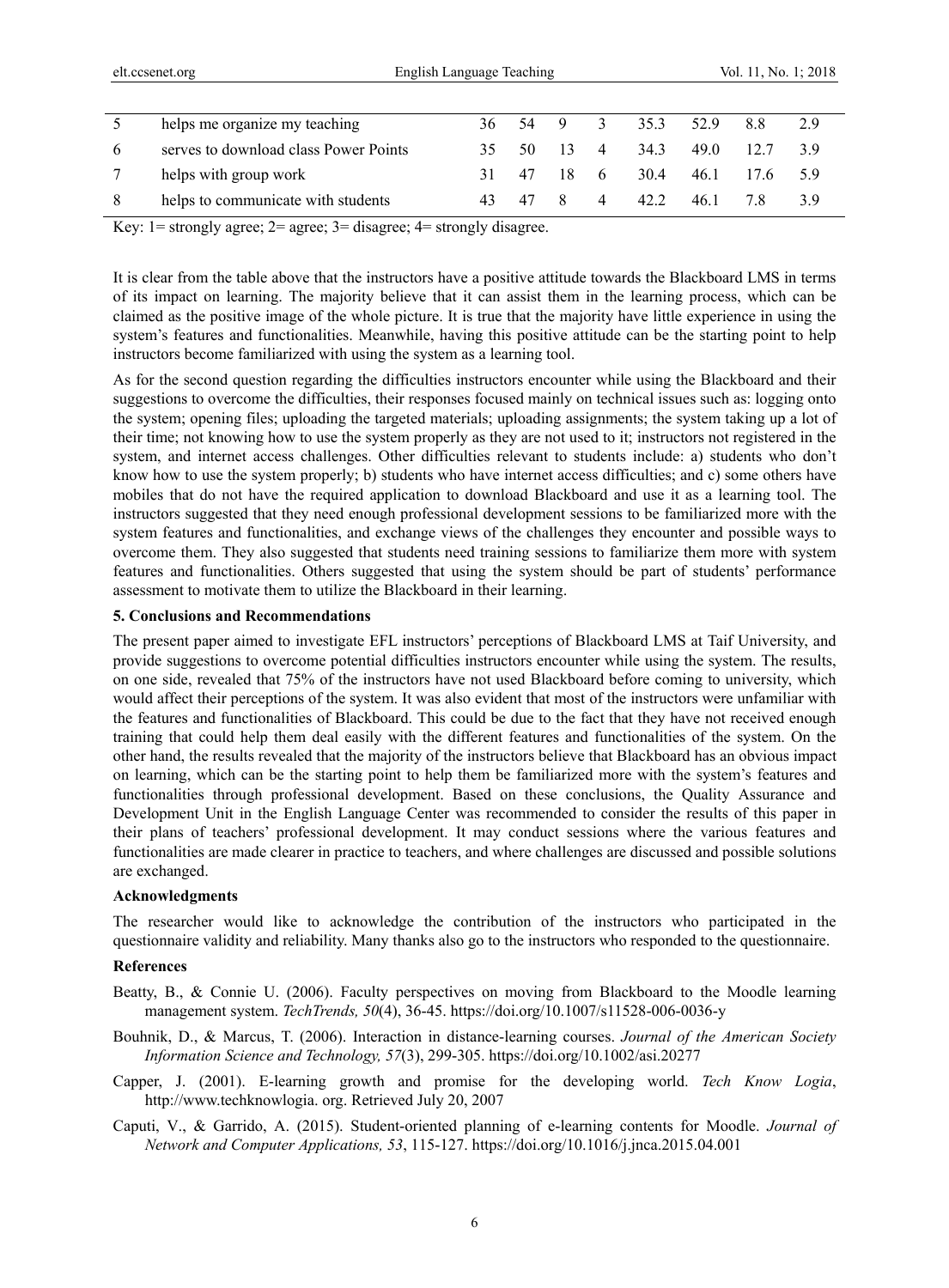- Carvalho, A., Nelson, A., & Joaquim, S. (2011). Students' perceptions of Blackboard and Moodle in a Prtoguese university, *British Journal of Educational Technology, 42*(5), 824-841. https://doi.org/10.1111/j.1467-8535.2010.01097.x
- Chang, C. C. (2014). Exploring the determinants of e-Learning systems continuance intention in academic libraries, *Library Management, 34*(1/2), 40-55. https://doi.org/10.1108/01435121311298261
- Hall, C. (2006). Lighting a fire or filling a pail? Users' perceptions of a virtual learning environment. Survey Report, University of Swansea. Retrieved February 28, 2008, from *http://learninglab.swan.ac.uk/Downloads/User\_Survey\_Report%201.1.pdf*
- Larkin, T. L., & Belson, S., I. (2005). Blackboard technologies: A Vehicle to promote students' motivation in physics, *ProQuest, Journal of Stem Education: Innovation and Research, 6*(1), 14-27.
- Liaw, S. (2008). Investigating students' perceived satisfaction, behavioral intention, and effectiveness of e-Learning: a case study of the Blackboard system. *Computers & Education, 51*(2), 864-873. https://doi.org/10.1016/j.compedu.2007.09.005
- Mouakket, S., & Anissa, B. (2015). Investigating the factors influencing continuance usage intention of learning management systems by University instructors. The Blackboard Case*. International Journal of Web Information Systems, 11*(4), 491-509. https://doi.org/10.1108/IJWIS-03-2015-0008
- Ngai, E. W. T., Poon, J. K. L., & Chan, Y. H. C. (2007). Empirical examination of the adoption of WebCT using TAM. *Computers & Education, 48*(2), 250-267. https://doi.org/10.1016/j.compedu.2004.11.007
- Paechter, M., Maier, B., & Macher, D. (2010). Students' expectations of, and experiences in e-learning: their relation to learning achievements and course satisfaction. *Computers & Education, 54*(1), 222-229. https://doi.org/10.1016/j.compedu.2009.08.005
- Servonsky, W. L., & Bertha, L. (2005). Evaluation of blackboards as a platform for distance education delivery. *The ABNF Journal,* 132-135.
- Sun, P. C., Tsai, R. J., Finger, G., Chen, Y.-Y., & Yeh, D. (2008). What drives a successful el-earning? An empirical investigation of the critical factors influencing learner satisfaction ,*Computers & Education, 50*(4), 1183-1202. https://doi.org/10.1016/j.compedu.2006.11.007
- Tella, A. (2011). Reliability and factor analysis of a blackboard course management system success: a scale development and validation in an educational context. *Journal of Information Technology Education, 10*(1), 55-80. https://doi.org/10.28945/1368
- Tella, A. (2012). System-related factors that predict students' satisfaction with the blackboard learning system at the University of Botswana. *African Journal of Library, Archives and Information Science, 22*(1), 41-52.

#### **Appendix A**

#### **Dear colleagues,**

The researcher will carry out a study to investigate EFL instructors' perceptions of Blackboard as a Learning Management System (LMS) to enhance English language learning at Taif University. For this purpose, the researcher seeks your points of view by filling in the questionnaire below by putting  $(\checkmark)$  where applicable. Please note that your contribution will be used for research purposes only.

|                                                             | <b>Domains and Items</b><br><b>Degree</b>                  |     |    |
|-------------------------------------------------------------|------------------------------------------------------------|-----|----|
| Domain 1: Your previous experience with the Blackboard LMS: |                                                            | Yes | N0 |
|                                                             | Have you used Blackboard before coming to Taif University? |     |    |
|                                                             | In professional training                                   |     |    |
| 2                                                           | In another university                                      |     |    |
| $\mathbf{3}$                                                | In secondary school                                        |     |    |
|                                                             | No                                                         |     |    |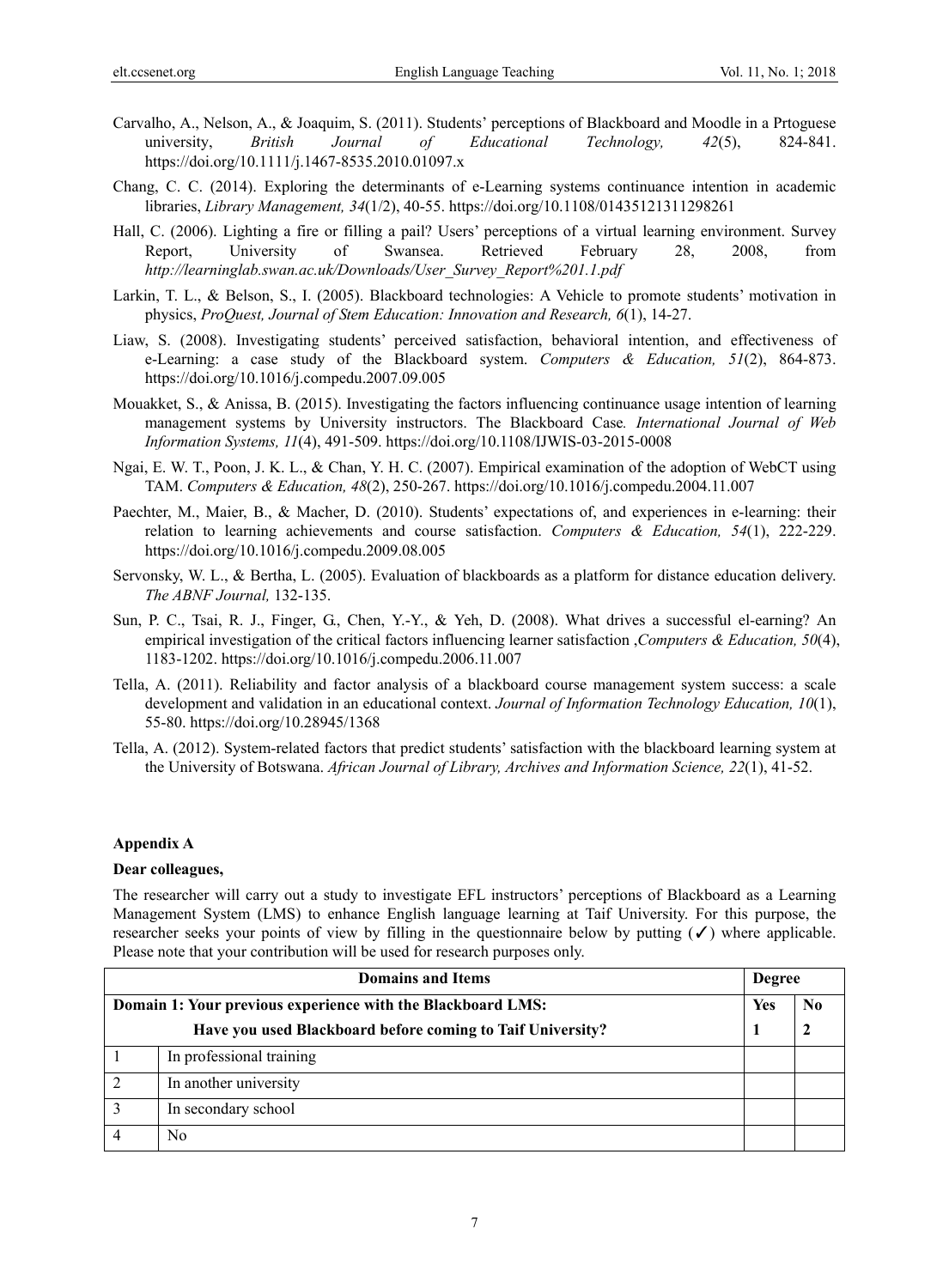|                  | Domain 2: Your evaluation of Blackboard LMS across different features                                                 | 1            | $\overline{2}$ | 3            | 4                       |
|------------------|-----------------------------------------------------------------------------------------------------------------------|--------------|----------------|--------------|-------------------------|
|                  | $2 = Good$<br>$3 = Poor$                                                                                              |              |                |              |                         |
| $\mathbf{1}$     | Time required to learn the system                                                                                     |              |                |              |                         |
| $\overline{2}$   | Ease in logging in                                                                                                    |              |                |              |                         |
| $\mathfrak{Z}$   | Visual appearance                                                                                                     |              |                |              |                         |
| $\overline{4}$   | Ease of access to materials                                                                                           |              |                |              |                         |
| $\sqrt{5}$       | Organization of materials                                                                                             |              |                |              |                         |
| 6                | Search tool                                                                                                           |              |                |              |                         |
| $\tau$           | Internal help tool                                                                                                    |              |                |              |                         |
| 8                | Ease in assignment upload                                                                                             |              |                |              |                         |
| 9                | Participation in forums                                                                                               |              |                |              |                         |
|                  | Domain 3: Frequency of use of functionalities in Blackboard LMS                                                       | $\mathbf{1}$ | $\overline{2}$ | $\mathbf{3}$ | $\overline{\mathbf{4}}$ |
|                  | 1=Very often<br>$2 =$ Sometimes<br>$3 =$ Rarely $4 =$ Never                                                           |              |                |              |                         |
| $\mathbf{1}$     | Upload course materials (texts, activities, handouts)                                                                 |              |                |              |                         |
| $\overline{2}$   | Upload course announcements                                                                                           |              |                |              |                         |
| $\mathfrak{Z}$   | Enter course grades                                                                                                   |              |                |              |                         |
| $\overline{4}$   | Upload the course syllabus and schedule                                                                               |              |                |              |                         |
| 5                | Send assignments                                                                                                      |              |                |              |                         |
| 6                | Check students' responses                                                                                             |              |                |              |                         |
| $\tau$           | Give quiz tests                                                                                                       |              |                |              |                         |
| $\,8\,$          | Send emails to students                                                                                               |              |                |              |                         |
| 9                | Upload course surveys                                                                                                 |              |                |              |                         |
| 10               | arrange an online appointment with students                                                                           |              |                |              |                         |
| 11               | Participate in forum discussions                                                                                      |              |                |              |                         |
| 12               | Participate in course chat room or virtual classroom                                                                  |              |                |              |                         |
| Domain           | <b>LMS</b><br>impact<br>4:<br><b>Blackboard</b><br>learning:<br>with<br>(Agreement<br>the<br>on                       | $\mathbf{1}$ | $\overline{2}$ | $\mathbf{3}$ | $\overline{\mathbf{4}}$ |
|                  | statements beginning with "Using Blackboard LMS)<br>1= Strongly agree $2=$ Agree $3=$ Disagree $4=$ Strongly disagree |              |                |              |                         |
| $\mathbf{1}$     | helps me find the information I need.                                                                                 |              |                |              |                         |
| $\sqrt{2}$       | has a positive impact on my teaching.                                                                                 |              |                |              |                         |
| $\mathfrak{Z}$   | is enough to pass the course.                                                                                         |              |                |              |                         |
|                  | helps me keep up with the course work.                                                                                |              |                |              |                         |
| $\overline{4}$   | helps me organize my teaching.                                                                                        |              |                |              |                         |
| $\sqrt{5}$       | serves to download class Power Points.                                                                                |              |                |              |                         |
| 6                |                                                                                                                       |              |                |              |                         |
| $\boldsymbol{7}$ | helps with group work.                                                                                                |              |                |              |                         |
| $8\,$            | helps to communicate with students.                                                                                   |              |                |              |                         |